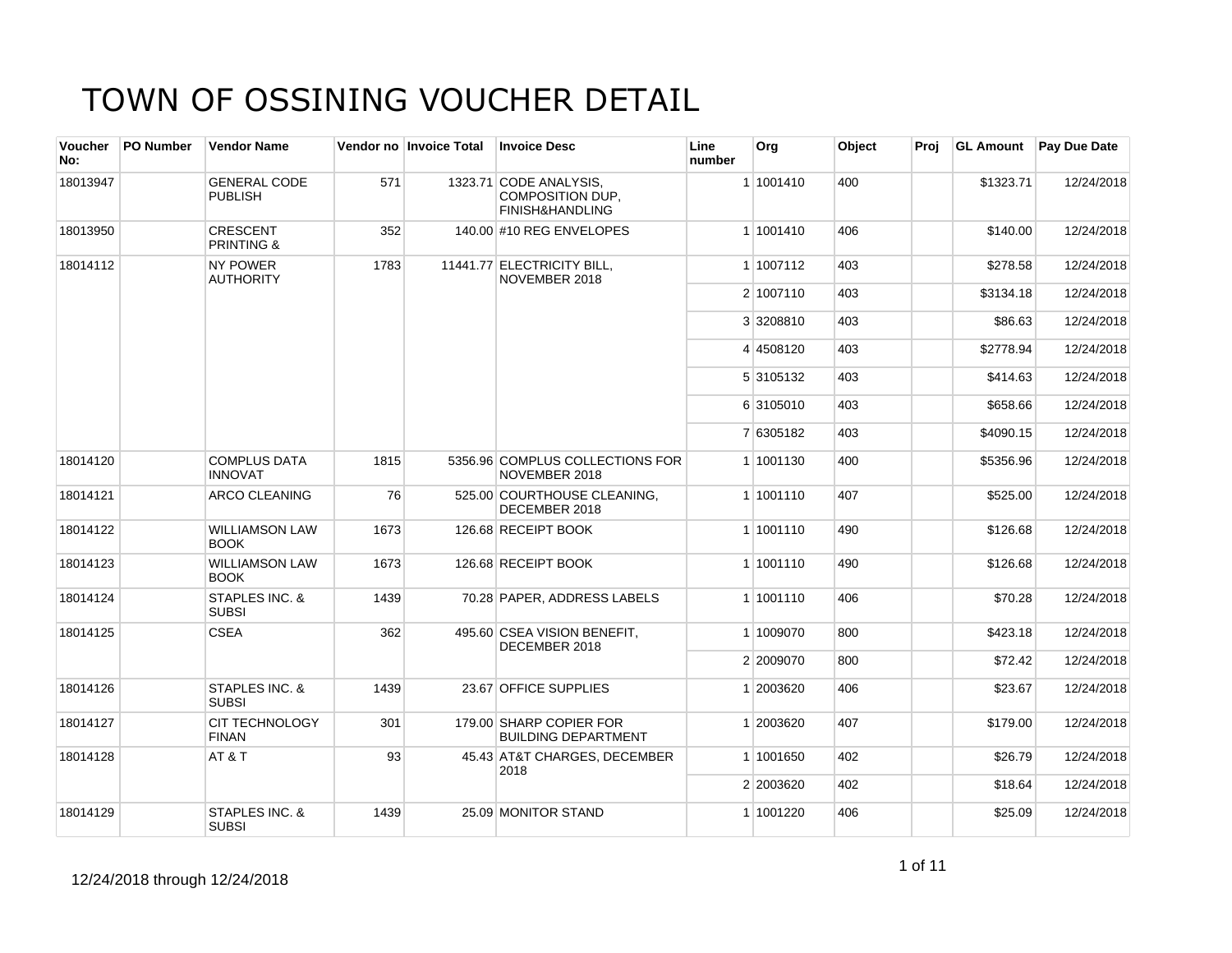| <b>Voucher</b><br>No: | <b>PO Number</b> | <b>Vendor Name</b>                        |      | Vendor no Invoice Total | <b>Invoice Desc</b>                                                  | Line<br>number | Org       | Object | Proi | <b>GL Amount</b> | Pay Due Date |
|-----------------------|------------------|-------------------------------------------|------|-------------------------|----------------------------------------------------------------------|----------------|-----------|--------|------|------------------|--------------|
| 18014130              |                  | <b>STAPLES INC. &amp;</b><br><b>SUBSI</b> | 1439 |                         | 21.65 DESK BLOTTERS, TABBED<br><b>FOLDERS</b>                        |                | 1 1001220 | 406    |      | \$21.65          | 12/24/2018   |
| 18014131              |                  | <b>STAPLES INC. &amp;</b><br><b>SUBSI</b> | 1439 |                         | 77.09 ENVELOPES & BLACK TONER                                        |                | 1 1001220 | 406    |      | \$77.09          | 12/24/2018   |
| 18014132              |                  | <b>BEN ROMEO CO.,</b><br>INC.             | 152  |                         | 267.30 RAKES, PITCH FORKS                                            |                | 1 3105140 | 456    |      | \$267.30         | 12/24/2018   |
| 18014133              |                  | <b>VERTUCCI</b>                           | 2201 |                         | 145.70 SWIVEL LIGHT FOR THE SHOP                                     |                | 1 3105130 | 461    |      | \$145.70         | 12/24/2018   |
| 18014134              |                  | <b>OSSINING LAWN</b><br><b>MOWER</b>      | 1140 |                         | 6.00 GAS CAN                                                         |                | 1 3105140 | 456    |      | \$6.00           | 12/24/2018   |
| 18014135              |                  | <b>BOB'S ARMY &amp;</b><br><b>NAVY ST</b> | 177  |                         | 500.00 CHARLES BOUTON UNIF.<br><b>ALLOWANCE</b>                      |                | 1 3105140 | 435    |      | \$500.00         | 12/24/2018   |
| 18014136              |                  | <b>BOB'S ARMY &amp;</b><br><b>NAVY ST</b> | 177  |                         | 340.00 MATTEO VELARDO UNIF.<br><b>ALLOWANCE</b>                      |                | 1 3105140 | 435    |      | \$340.00         | 12/24/2018   |
| 18014137              |                  | <b>MELROSE LUMBER</b><br>CO.,             | 945  |                         | 20.00 TEMP. HARDBOAR -FOXHILL<br>LIFT STA.                           |                | 14508120  | 456    |      | \$20.00          | 12/24/2018   |
| 18014138              |                  | <b>MELROSE LUMBER</b><br>CO.,             | 945  |                         | 31.37 SCREWS, PIPE STRAP-FOX<br>HILL LIFT STA.                       |                | 1 4508120 | 456    |      | \$31.37          | 12/24/2018   |
| 18014139              |                  | <b>WINZER</b><br><b>CORPORATION</b>       | 1676 |                         | 420.23 COUPLER, WIRE, PIPE                                           |                | 1 3105130 | 461    |      | \$420.23         | 12/24/2018   |
| 18014140              |                  | <b>WINZER</b><br><b>CORPORATION</b>       | 1676 |                         | 611.11 PIPE, NIPPLES,<br>CABL.CLAMPS, WIRES, COUPL<br><b>ERS</b>     |                | 1 3105130 | 461    |      | \$611.11         | 12/24/2018   |
| 18014141              |                  | <b>CORSI TIRE</b>                         | 344  |                         | 353.80 LEAF MACHINE-ST225/75R15,<br>SAFETY VAL., WHITE SPOKE         |                | 1 3105130 | 461    |      | \$353.80         | 12/24/2018   |
| 18014177              |                  | <b>ALL-MAKES PUMP &amp;</b><br><b>MOT</b> | 41   |                         | 24779.00 EMERGENCY FOXHILL PUMP<br><b>STATION</b>                    |                | 1 4508120 | 456    |      | \$24779.00       | 12/24/2018   |
| 18014178              |                  | FRED A. COOK, JR.<br>IN                   | 539  |                         | 30337.50 EMERGENCY FOXHILL PUMP<br><b>STATION</b>                    |                | 14508120  | 456    |      | \$30337.50       | 12/24/2018   |
| 18014180              |                  | HOME DEPOT<br><b>CREDIT SE</b>            | 671  |                         | 32.41 CABLE ZIP TIES                                                 |                | 1 3105142 | 415    |      | \$32.41          | 12/24/2018   |
|                       | 20180096         | <b>ALL-MAKES PUMP &amp;</b><br><b>MOT</b> | 41   |                         | 20200.00 3 TOPP INDUST, HATCH<br><b>BASIN COVERS AND LABOR</b>       |                | 14508120  | 456    |      | \$20200.00       | 12/24/2018   |
| 18014181              |                  | <b>ALL-MAKES PUMP &amp;</b><br>MOT        | 41   |                         | 3494.00 EM REP DOWNHILL SWG<br>PUMP STATI CHECK VALVES<br><b>BAD</b> |                | 14508120  | 456    |      | \$3494.00        | 12/24/2018   |
| 18014182              |                  | <b>ALL-MAKES PUMP &amp;</b><br><b>MOT</b> | 41   |                         | 2500.00 MONTHLY MAITENANCE NOV<br>2018                               |                | 14508120  | 456    |      | \$1120.46        | 12/24/2018   |
|                       |                  |                                           |      |                         |                                                                      |                | 2 4508120 | 456    |      | \$879.54         | 12/24/2018   |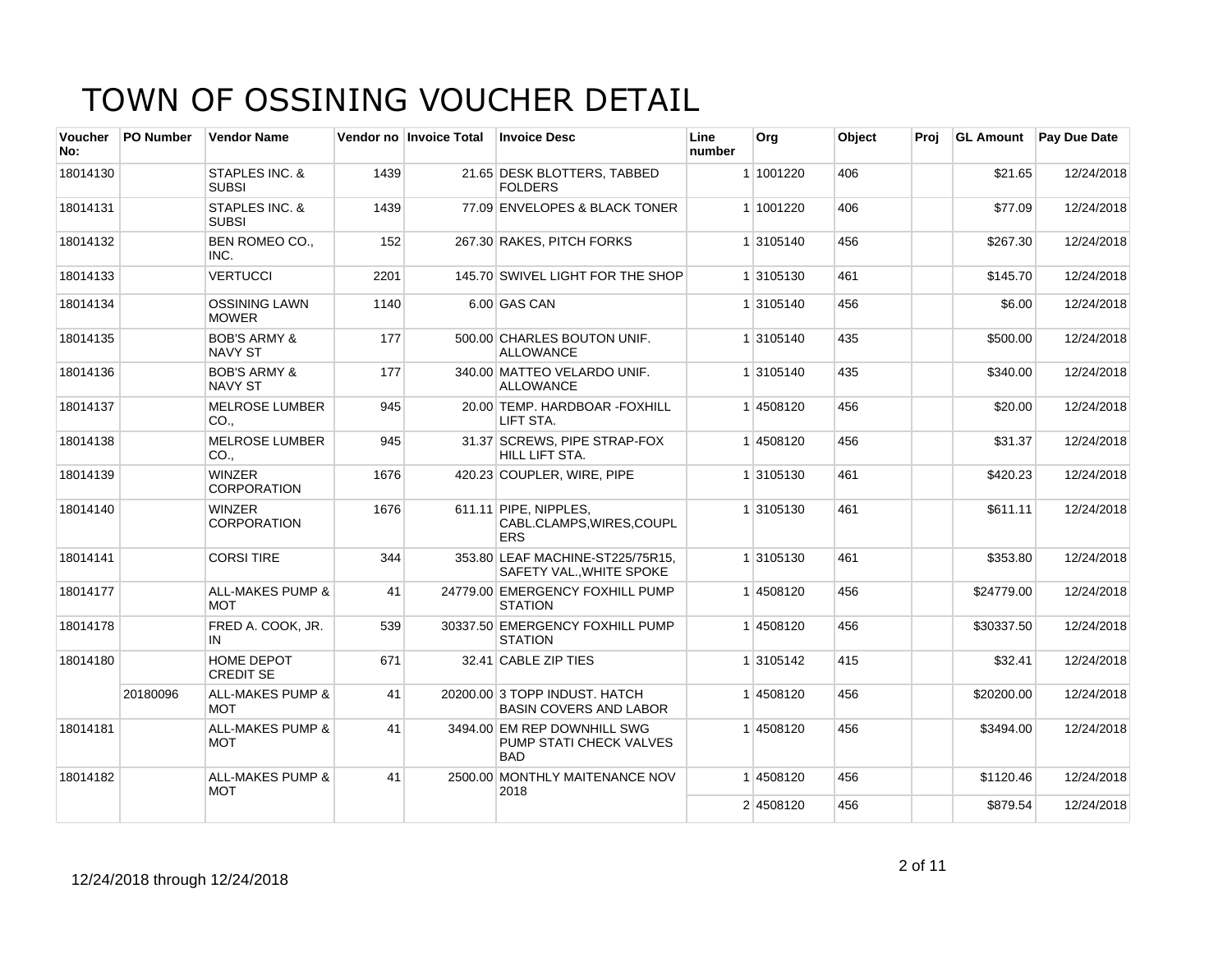| <b>Voucher</b><br>No: | <b>PO Number</b>  | <b>Vendor Name</b>                             |      | Vendor no Invoice Total | <b>Invoice Desc</b>                                       | Line<br>number | Org       | Object | Proi | <b>GL Amount</b> | Pay Due Date |
|-----------------------|-------------------|------------------------------------------------|------|-------------------------|-----------------------------------------------------------|----------------|-----------|--------|------|------------------|--------------|
| 18014182              |                   | <b>ALL-MAKES PUMP &amp;</b><br>M <sub>AT</sub> | 41   |                         | 2500.00 MONTHLY MAITENANCE NOV<br>2018                    |                | 3 1007112 | 456    |      | \$500.00         | 12/24/2018   |
|                       | 18014183 20180162 | <b>PECKHAM</b><br><b>MATERIALS CO</b>          | 1185 |                         | 35546.02 FULL DEPTH RECLAMATION<br>OF HAWK                |                | 1 3105110 | 43901  |      | \$35546.02       | 12/24/2018   |
| 18014184              |                   | <b>MARSHALL ALARMS</b><br><b>SYST</b>          | 1746 |                         | 359.55 ALARMS LIFT STATIONS JAN<br>2019                   |                | 14508120  | 456    |      | \$359.55         | 12/24/2018   |
| 18014185              |                   | <b>WESTCHESTER</b><br><b>CTY DPW</b>           | 1651 |                         | 4385.96 REFUSE DISPOSAL DIST#1                            |                | 1 6508160 | 522    |      | \$4385.96        | 12/24/2018   |
| 18014190              |                   | <b>MANICCHIO</b><br><b>BROTHERS,</b>           | 904  |                         | 37.00 INSP MERCURY SABLE                                  |                | 1 3105130 | 461    |      | \$37.00          | 12/24/2018   |
| 18014191              |                   | <b>MOMAR</b><br><b>INCORPORATED</b>            | 1785 |                         | 494.26 TWENTY-S CLEANER                                   |                | 1 3105130 | 461    |      | \$494.26         | 12/24/2018   |
| 18014192              |                   | ALL-WELD<br>PRODUCTS. C                        | 43   |                         | 24.00 CYLINDER RENTAL                                     |                | 1 3105130 | 461    |      | \$24.00          | 12/24/2018   |
| 18014193              |                   | ALL-WELD<br>PRODUCTS, C                        | 43   |                         | 157.50 CYLINDR FILLS                                      |                | 1 3105130 | 461    |      | \$157.50         | 12/24/2018   |
| 18014194              |                   | <b>SUBURBAN</b><br><b>CARTING</b>              | 1758 |                         | 41250.00 RESIDENT TRASH RECYCLE<br>12/1-12/31 2018        |                | 1 6508160 | 523    |      | \$41250.00       | 12/24/2018   |
| 18014195              |                   | <b>LAWSON</b><br><b>PRODUCTS. INC</b>          | 825  |                         | 634.58 RESTOCK ITEMS                                      |                | 1 3105130 | 461    |      | \$634.58         | 12/24/2018   |
| 18014196              |                   | <b>EXPANDED SUPPLY</b><br><b>PROD</b>          | 1759 |                         | 170.00 SPLICE BOLT/NUT POST BOLT<br><b>NUT STOCK</b>      |                | 1 3105130 | 461    |      | \$170.00         | 12/24/2018   |
| 18014198              |                   | CAREY & WALSH,<br>INC.                         | 254  |                         | 350.00 HEATING AC UNIT CHECKED<br>FOR MALFUNCTIONING      |                | 1 3105010 | 407    |      | \$350.00         | 12/24/2018   |
| 18014199              |                   | <b>ARCO CLEANING</b>                           | 76   |                         | 600.00 MONTHLY CLEANING<br>CHARGE 12/2018                 |                | 1 3105010 | 407    |      | \$600.00         | 12/24/2018   |
| 18014201              |                   | <b>HOME DEPOT</b><br><b>CREDIT SE</b>          | 671  |                         | 115.17 HEAVY DUTY TARP SALT<br><b>SHED</b>                |                | 1 3105142 | 415    |      | \$115.17         | 12/24/2018   |
| 18014204              |                   | W.B. MASON<br><b>COMPANY I</b>                 | 1615 |                         | 66.32 8 5GAL JUGS WATER 8<br><b>BOTTLE DEPOSITS</b>       |                | 1 3105110 | 483    |      | \$66.32          | 12/24/2018   |
| 18014206              |                   | W.B. MASON<br><b>COMPANY I</b>                 | 1615 |                         | 1.78 MONTHLY CHARGE FOR<br><b>WATER COOLER RENTALS</b>    |                | 1 3105010 | 483    |      | \$1.78           | 12/24/2018   |
| 18014208              |                   | <b>TOWN OF</b><br><b>CORTLANDT</b>             | 1529 |                         | 2113.29 RECYCLING TRANSFER<br><b>STATION QUARTLY FEES</b> |                | 1 6508160 | 524    |      | \$2113.29        | 12/24/2018   |
| 18014209              |                   | O'CONNOR,<br><b>MICHAEL G</b>                  | 1120 |                         | 20.00 SEMINAR FOR KEVIN MOORE                             |                | 1 3105010 | 40901  |      | \$20.00          | 12/24/2018   |
| 18014211              |                   | <b>OPTIMUM -</b><br><b>CABLEVISIO</b>          | 1129 |                         | 126.54 TV/INTERNET                                        |                | 1 3105010 | 201    |      | \$126.54         | 12/24/2018   |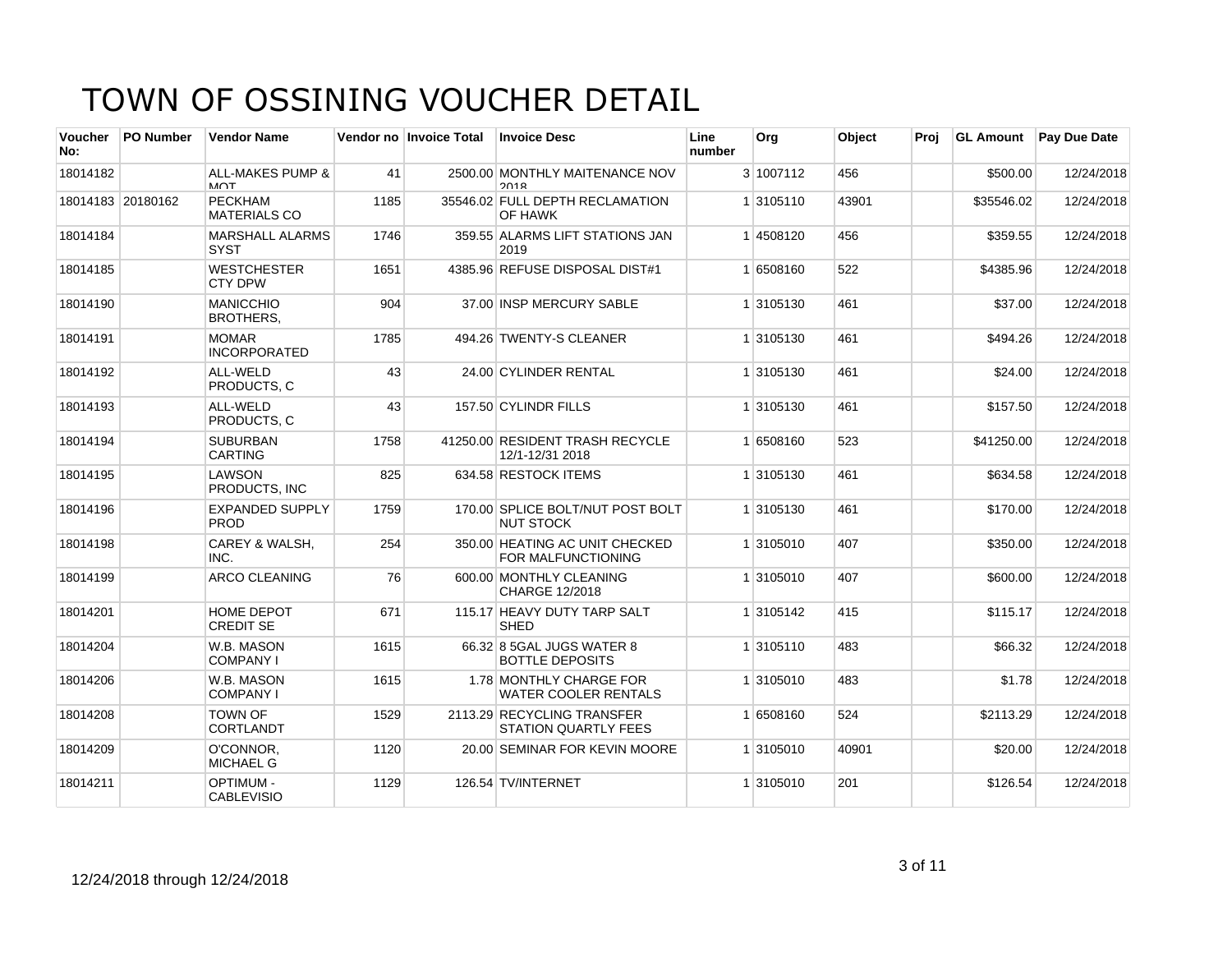| Voucher<br>No: | <b>PO Number</b> | <b>Vendor Name</b>                        |      | Vendor no Invoice Total | <b>Invoice Desc</b>                                                    | Line<br>number | Org       | Object | Proi | <b>GL Amount</b> | <b>Pay Due Date</b> |
|----------------|------------------|-------------------------------------------|------|-------------------------|------------------------------------------------------------------------|----------------|-----------|--------|------|------------------|---------------------|
| 18014213       |                  | <b>OSSINING</b><br><b>HARDWARE CO</b>     | 1138 |                         | 35.34 CONCRETE                                                         |                | 1 3105130 | 461    |      | \$35.34          | 12/24/2018          |
| 18014214       |                  | <b>PECKHAM</b><br><b>MATERIALS CO</b>     | 1185 |                         | 438.52 BLACKTOP 12/3                                                   |                | 1 3105110 | 43901  |      | \$438.52         | 12/24/2018          |
| 18014216       |                  | <b>JOSEPH F. ALBERT</b><br>ESQ.           | 759  |                         | 1401.67 TX CERT RFND TAX YRS 2012-<br>17 192 N HIGHLAND                |                | 1 1001930 | 45802  |      | \$1080.02        | 12/24/2018          |
|                |                  |                                           |      |                         |                                                                        |                | 2 6601930 | 45802  |      | \$321.65         | 12/24/2018          |
| 18014217       |                  | STAPLES INC. &<br><b>SUBSI</b>            | 1439 |                         | 37.36 OFFICE SUPPLIES                                                  |                | 1 1001410 | 406    |      | \$37.36          | 12/24/2018          |
| 18014219       |                  | <b>BOB'S ARMY &amp;</b><br><b>NAVY ST</b> | 177  |                         | 276.00 GARY UNIFORM                                                    |                | 1 3105140 | 435    |      | \$276.00         | 12/24/2018          |
| 18014221       |                  | <b>MT. KISCO TRUCK &amp;</b><br>AU.       | 1000 |                         | 168.33 STOCK IUTEMS<br><b>FUNNELS/DRAIN PANS ETC</b>                   |                | 1 3105130 | 461    |      | \$168.33         | 12/24/2018          |
| 18014222       |                  | <b>MT. KISCO TRUCK &amp;</b><br>AU        | 1000 |                         | -86.84 RETURN OF 2 DRAIN PANS<br>INV#587266                            |                | 1 3105130 | 461    |      | $-$ \$86.84      | 12/24/2018          |
| 18014223       |                  | <b>MT. KISCO TRUCK &amp;</b><br>AU        | 1000 |                         | 203.37 BRAKES ROTORS PADS #67                                          |                | 1 3105130 | 461    |      | \$203.37         | 12/24/2018          |
| 18014225       |                  | <b>MT. KISCO TRUCK &amp;</b><br>AU.       | 1000 |                         | 403.00 #91 LEAF VAC                                                    |                | 1 3105130 | 461    |      | \$403.00         | 12/24/2018          |
| 18014226       |                  | <b>MT. KISCO TRUCK &amp;</b><br>AU        | 1000 |                         | 64.96 MASTER DISC #91 LEAF<br><b>MACHINE</b>                           |                | 1 3105130 | 461    |      | \$64.96          | 12/24/2018          |
| 18014227       |                  | <b>MT. KISCO TRUCK &amp;</b><br>AU        | 1000 |                         | 89.33 CALIPER # 67                                                     |                | 1 3105130 | 461    |      | \$89.33          | 12/24/2018          |
| 18014228       |                  | <b>MT. KISCO TRUCK &amp;</b><br>AU        | 1000 |                         | 758.00 HYDRAULIC SPINNER<br><b>MOTORS FOR SALT</b><br><b>SPREADERS</b> |                | 1 3105130 | 461    |      | \$758.00         | 12/24/2018          |
| 18014230       |                  | MT. KISCO<br><b>CHEVROLET</b>             | 2521 |                         | 79.94 #67 HOSE                                                         |                | 1 3105130 | 461    |      | \$79.94          | 12/24/2018          |
| 18014232       |                  | <b>UNIFIRST</b><br><b>CORPORATION</b>     | 1556 |                         | 60.70 GARAGE RAGS 12/13/18                                             |                | 1 3105132 | 432    |      | \$60.70          | 12/24/2018          |
| 18014233       |                  | <b>UNIFIRST</b><br><b>CORPORATION</b>     | 1556 |                         | 60.70 GARAGE RAGS 12/6/18                                              |                | 1 3105132 | 432    |      | \$60.70          | 12/24/2018          |
| 18014234       |                  | <b>CON EDISON</b><br><b>CORPORATE</b>     | 319  |                         | 148.09 DALE CEMETERY GAS<br>CHARGES, 10/24 - 11/26                     |                | 1 3208810 | 404    |      | \$148.09         | 12/24/2018          |
| 18014235       |                  | OSSINING<br>HARDWARE CO                   | 1138 |                         | 59.38 SUPPLIES FOR DALE<br><b>CEMETERY</b>                             |                | 1 3208810 | 432    |      | \$59.38          | 12/24/2018          |
| 18014236       |                  | <b>OSSINING</b><br><b>HARDWARE CO</b>     | 1138 |                         | 11.78 SUPPLIES FOR DALE<br><b>CEMETERY</b>                             |                | 1 3208810 | 432    |      | \$11.78          | 12/24/2018          |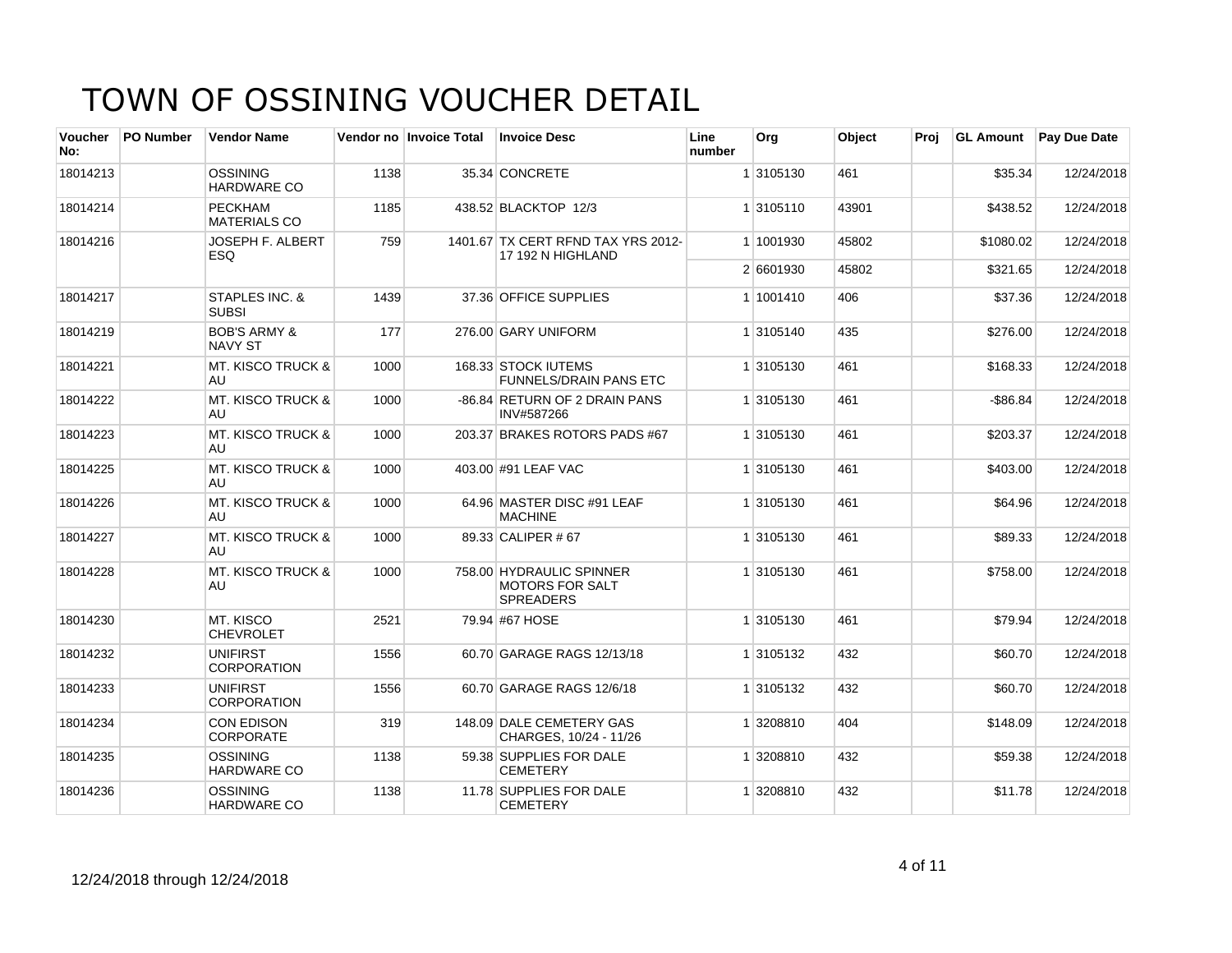| <b>Voucher</b><br>No: | <b>PO Number</b>  | <b>Vendor Name</b>                        |      | Vendor no Invoice Total | <b>Invoice Desc</b>                                         | Line<br>number | Org       | Object | Proi | <b>GL Amount</b> | <b>Pay Due Date</b> |
|-----------------------|-------------------|-------------------------------------------|------|-------------------------|-------------------------------------------------------------|----------------|-----------|--------|------|------------------|---------------------|
| 18014237              |                   | <b>OSSINING LAWN</b><br><b>MOWER</b>      | 1140 |                         | 6.50 CLAMPS FOR DALE<br><b>CEMETERY EQUIPMENT</b>           |                | 1 3208810 | 432    |      | \$6.50           | 12/24/2018          |
| 18014239              |                   | <b>OSSINING LAWN</b><br><b>MOWER</b>      | 1140 |                         | 157.00 SUPPLIES FOR DALE<br><b>CEMETERY</b>                 |                | 1 3208810 | 432    |      | \$157.00         | 12/24/2018          |
| 18014240              |                   | <b>VILLAGE OF</b><br>OSSINING             | 1607 |                         | 120.67 DALE CEMETERY WATER<br>CHARGES, 8/8 - 11/8           |                | 1 3208810 | 483    |      | \$120.67         | 12/24/2018          |
| 18014241              |                   | <b>VILLAGE OF</b><br><b>OSSINING</b>      | 1607 |                         | 99.33 DALE CEMETERY WATER<br>CHARGES, 8/8 - 11/7            |                | 1 3208810 | 483    |      | \$99.33          | 12/24/2018          |
| 18014242              |                   | PARACO GAS                                | 1164 |                         | 197.34 126.6 GAL@\$1.5588 TO 104<br><b>HAVELL STREET</b>    |                | 1 3208810 | 404    |      | \$197.34         | 12/24/2018          |
| 18014243              |                   | <b>STAPLES INC. &amp;</b><br><b>SUBSI</b> | 1439 |                         | 6.54 DESKPAD                                                |                | 1 1001355 | 406    |      | \$6.54           | 12/24/2018          |
|                       | 18014245 20180112 | <b>STEWARD</b><br><b>PRESERVATION</b>     | 2763 |                         | 10875.00 CONSERVATION REPAIRS -<br><b>DALE CEMETERY</b>     |                | 1 3208810 | 515    |      | \$10875.00       | 12/24/2018          |
| 18014247              |                   | <b>STAPLES INC. &amp;</b><br><b>SUBSI</b> | 1439 |                         | 45.27 SUPPLIES FOR DALE<br><b>CEMETERY</b>                  |                | 1 3208810 | 406    |      | \$45.27          | 12/24/2018          |
| 18014248              |                   | <b>ARCO CLEANING</b>                      | 76   |                         | 115.00 CONTRACT CLEANING FOR<br>DALE CEMETERY, 12/1 - 12/31 |                | 1 3208810 | 406    |      | \$115.00         | 12/24/2018          |
| 18014249              |                   | STAPLES INC. &<br><b>SUBSI</b>            | 1439 |                         | 103.29 PAPER, FOLDERS                                       |                | 1 1001355 | 406    |      | \$103.29         | 12/24/2018          |
| 18014250              |                   | DE LAGE LANDEN                            | 386  |                         | 122.85 PERIOD OF PERFORMANCE<br>12/01/2018-12/31/2018       |                | 1 1001355 | 407    |      | \$122.85         | 12/24/2018          |
| 18014251              |                   | <b>TYLER</b><br><b>TECHNOLOGIES I</b>     | 1552 |                         | 2800.00 4 DAYS DAVID BOAST                                  |                | 1 1001355 | 446    |      | \$2800.00        | 12/24/2018          |
| 18014252              |                   | OPTIMUM -<br><b>CABLEVISIO</b>            | 1129 |                         | 40.48 RYDER PARK PHONE &<br><b>INTERNET, 12/8 - 1/7</b>     |                | 1 1007110 | 402    |      | \$40.48          | 12/24/2018          |
| 18014253              |                   | <b>OSSINING LAWN</b><br><b>MOWER</b>      | 1140 |                         | 103.50 SUPPLIES FOR TOWN PARKS<br><b>DEPT</b>               |                | 1 1007110 | 485    |      | \$103.50         | 12/24/2018          |
| 18014254              |                   | <b>OSSINING LAWN</b><br><b>MOWER</b>      | 1140 |                         | 15.00 SUPPLIES FOR PARKS DEPT                               |                | 1 1007110 | 485    |      | \$15.00          | 12/24/2018          |
| 18014255              |                   | <b>VILLAGE OF</b><br>OSSINING             | 1607 |                         | 235.71 GERLACH PARK WATER<br>CHARGES, 8/9 - 11/9            |                | 1 1007110 | 483    |      | \$235.71         | 12/24/2018          |
| 18014256              |                   | <b>VILLAGE OF</b><br>OSSINING             | 1607 |                         | 148.99 CEDAR LANE PARK WATER<br>CHARGES, 8/15 - 11/19       |                | 1 1007110 | 483    |      | \$148.99         | 12/24/2018          |
| 18014257              |                   | <b>VILLAGE OF</b><br>OSSINING             | 1607 |                         | 286.97 OBCC WATER CHARGES, 8/13<br>$-11/14$                 |                | 1 1007110 | 483    |      | \$286.97         | 12/24/2018          |
| 18014258              |                   | <b>VILLAGE OF</b><br><b>OSSINING</b>      | 1607 |                         | 255.79 ENGEL PARK RESTROOM<br>WATER CHARGES, 8/13 - 11/14   |                | 1 1007110 | 483    |      | \$255.79         | 12/24/2018          |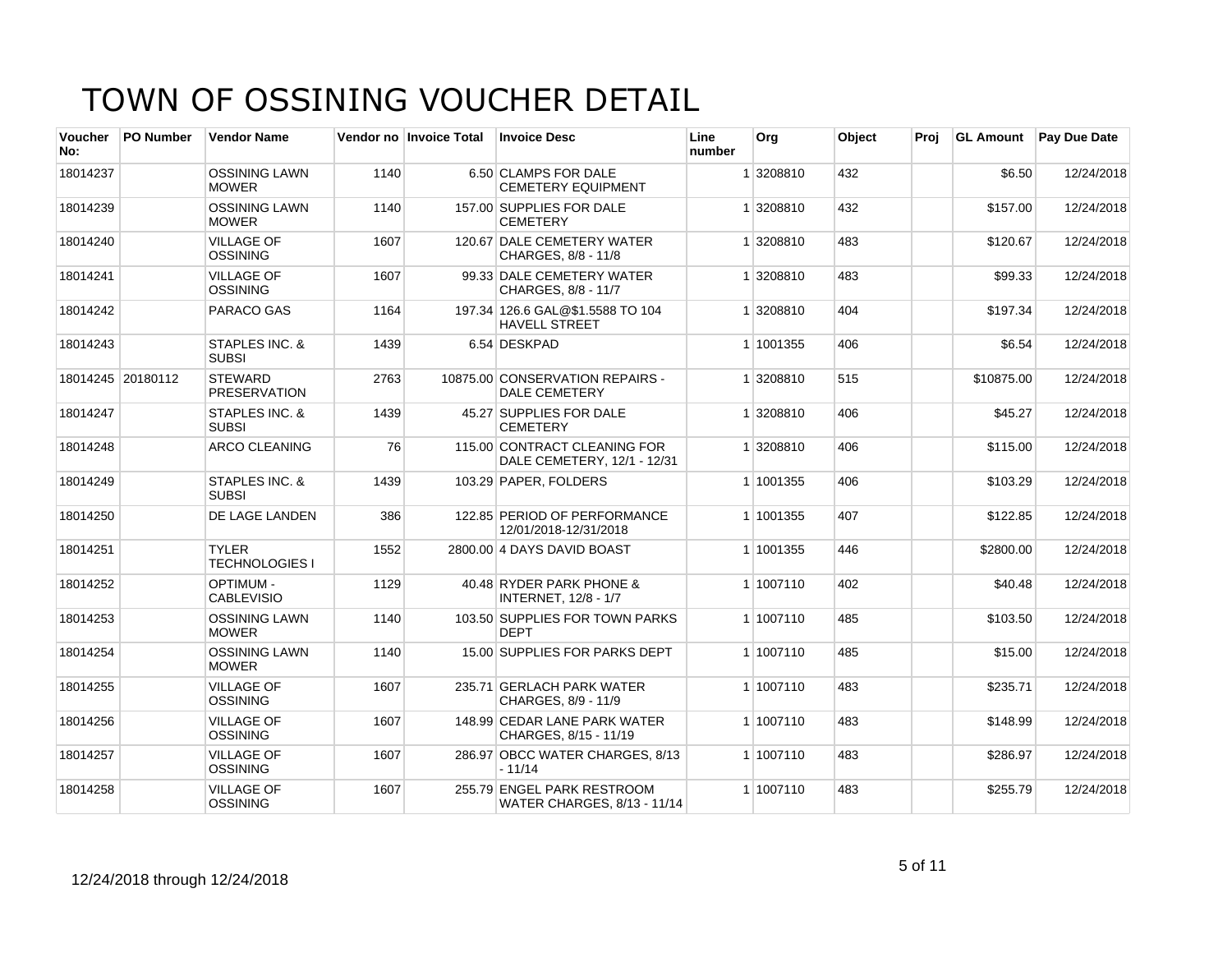| <b>Voucher</b><br>No: | <b>PO Number</b>  | <b>Vendor Name</b>                        |      | Vendor no Invoice Total | <b>Invoice Desc</b>                                          | Line<br>number | Org       | Object | Proj | <b>GL Amount</b> | <b>Pay Due Date</b> |
|-----------------------|-------------------|-------------------------------------------|------|-------------------------|--------------------------------------------------------------|----------------|-----------|--------|------|------------------|---------------------|
| 18014259              |                   | <b>VILLAGE OF</b><br><b>OSSINING</b>      | 1607 |                         | 9109.90 SPRAY PARK LG DIAL WATER<br>CHARGES, 8/13 - 11/14    |                | 1 1007110 | 483    |      | \$9109.90        | 12/24/2018          |
| 18014260              |                   | <b>VILLAGE OF</b><br>OSSINING             | 1607 |                         | 1767.65 SPRAY PARK SMALL DIAL<br>WATER CHARGES, 8/13 - 11/14 |                | 1 1007110 | 483    |      | \$1767.65        | 12/24/2018          |
| 18014262              |                   | <b>PECKHAM</b><br><b>MATERIALS CO</b>     | 1185 |                         | 2141.59 CEDAR LANE PATCHING                                  |                | 1 1007110 | 485    |      | \$2141.59        | 12/24/2018          |
| 18014263              |                   | <b>CORSI TIRE</b>                         | 344  |                         | 107.50 REPLACE TIRE ON ENCLOSED<br><b>TRAILER PARKS DEPT</b> |                | 1 1007110 | 455    |      | \$107.50         | 12/24/2018          |
| 18014264              |                   | <b>SPRAGUE</b><br>OPERATING RE            | 1435 |                         | 119.53 60.6 GAL@\$1.9695 #2 OIL TO<br><b>CLAC</b>            |                | 1 1007110 | 404    |      | \$119.53         | 12/24/2018          |
|                       | 18014266 20180164 | <b>SAM SCHWARTZ</b>                       | 2903 |                         | 2565.00 N. STATE ROAD BIKE ROUTE<br>DESIGN THROUGH 11/30/18  |                | 1 3705110 | 200    | 5212 | \$2565.00        | 12/24/2018          |
| 18014267              |                   | <b>CITY CARTING, INC.</b>                 | 2687 |                         | 216.30 PARKS DEPT DUMPING FEES                               |                | 1 1007110 | 485    |      | \$216.30         | 12/24/2018          |
| 18014268              |                   | CALL-A-HEAD<br>CORP.                      | 232  |                         | 36.50 RENTAL OF CEDAR LANE<br>DOG PARK UNIT, 12/1 - 12/31    |                | 1 1007110 | 485    |      | \$36.50          | 12/24/2018          |
| 18014269              |                   | <b>CORSI TIRE</b>                         | 344  |                         | 494.00 NEW TIRES FOR PARKS BOAT<br><b>TRAILER</b>            |                | 1 1007110 | 455    |      | \$494.00         | 12/24/2018          |
| 18014270              |                   | <b>ADVANCE AUTO</b><br><b>PARTS</b>       | 2238 |                         | 50.83 SUPPLIES FOR BOAT TRAILER                              |                | 1 1007110 | 455    |      | \$50.83          | 12/24/2018          |
| 18014271              |                   | PET WASTE<br><b>ELIMINATOR</b>            | 2242 |                         | 80.00 PET WASTE ELIMINATOR<br><b>BAGS</b>                    |                | 1 1007110 | 485    |      | \$80.00          | 12/24/2018          |
| 18014272              |                   | <b>ORTIZ WELDING</b><br>INC.              | 1133 |                         | 48.00 FOR CONTAINER BOX ON<br><b>HOOKLIFT</b>                |                | 1 1007110 | 455    |      | \$48.00          | 12/24/2018          |
| 18014273              |                   | <b>ORTIZ WELDING</b><br>INC.              | 1133 |                         | 113.00 SUPPLIES FOR BOAT TRAILER                             |                | 1 1007110 | 455    |      | \$113.00         | 12/24/2018          |
| 18014274              |                   | <b>CIA SECURITY</b>                       | 296  |                         | 34.95 CLAC ALARM MONITORING,<br>$1/1 - 1/31$                 |                | 1 1007110 | 485    |      | \$34.95          | 12/24/2018          |
| 18014275              |                   | OSSINING<br><b>VOLUNTEER</b>              | 1149 |                         | 8184.00 REIMBURSEMENT FROM<br>SLEEPY HOLLOW, 12/1 - 12/31    |                | 1 6604540 | 520    |      | \$8184.00        | 12/24/2018          |
| 18014276              |                   | <b>MANY'S EXPRESS</b><br>INC.             | 907  |                         | 820.00 STORAGE OF VOTING<br>MACHINES DEC 2018                |                | 1 1001450 | 43402  |      | \$820.00         | 12/24/2018          |
| 18014294              |                   | <b>STAPLES INC. &amp;</b><br><b>SUBSI</b> | 1439 |                         | 47.34 OFFICE SUPPLIES                                        |                | 1 1006770 | 406    |      | \$47.34          | 12/24/2018          |
| 18014295              |                   | <b>MT. KISCO TRUCK &amp;</b><br>AU        | 1000 |                         | 181.76 PARTS FOR CAR #6                                      |                | 1 1006772 | 455    |      | \$181.76         | 12/24/2018          |
| 18014296              |                   | <b>MT. KISCO TRUCK &amp;</b><br>AU        | 1000 |                         | 41.00 PARTS FOR CAR #6                                       |                | 1 1006772 | 455    |      | \$41.00          | 12/24/2018          |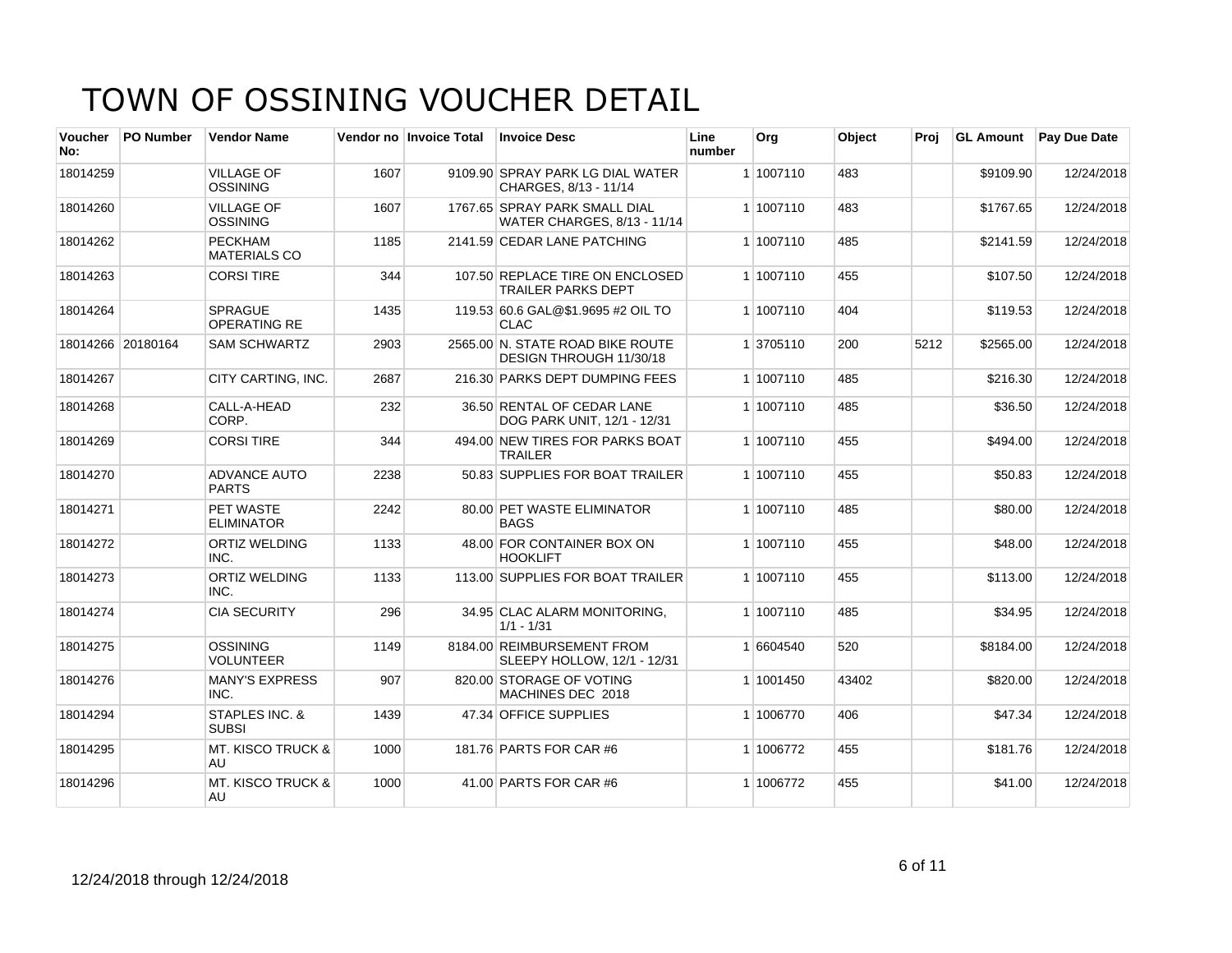| Voucher<br>No: | <b>PO Number</b> | <b>Vendor Name</b>                    |      | Vendor no Invoice Total | <b>Invoice Desc</b>                                             | Line<br>number | <b>Org</b> | Object | Proi | <b>GL Amount</b> | <b>Pay Due Date</b> |
|----------------|------------------|---------------------------------------|------|-------------------------|-----------------------------------------------------------------|----------------|------------|--------|------|------------------|---------------------|
| 18014297       |                  | <b>GM DIRECT</b><br><b>DISTRIBUTO</b> | 1795 |                         | 34.16 BREAD WIN                                                 |                | 1 1006773  | 423    |      | \$34.16          | 12/24/2018          |
| 18014298       |                  | COOPER, CRAIG                         | 335  |                         | 2100.00 TV & WEB ENCODING, JULY -<br>DECEMBER 2018              |                | 1 1001650  | 400    |      | \$2100.00        | 12/24/2018          |
| 18014299       |                  | <b>GM DIRECT</b><br><b>DISTRIBUTO</b> | 1795 |                         | 33.32 BREAD WIN                                                 |                | 1 1006773  | 423    |      | \$33.32          | 12/24/2018          |
| 18014300       |                  | <b>STARTER FOOD</b><br>CORP. C        | 1441 |                         | 52.14 FOOD WIN                                                  |                | 1 1006773  | 423    |      | \$52.14          | 12/24/2018          |
| 18014301       |                  | <b>STARTER FOOD</b><br>CORP. C        | 1441 |                         | 49.95 FOOD WIN                                                  |                | 1 1006773  | 423    |      | \$49.95          | 12/24/2018          |
| 18014302       |                  | <b>STARTER FOOD</b><br>CORP. C        | 1441 |                         | 49.31 FOOD WIN                                                  |                | 1 1006773  | 423    |      | \$49.31          | 12/24/2018          |
| 18014303       |                  | <b>STARTER FOOD</b><br>CORP. C        | 1441 |                         | 5.58 FOOD WIN                                                   |                | 1 1006773  | 423    |      | \$5.58           | 12/24/2018          |
| 18014304       |                  | STARTER FOOD<br>CORP. C               | 1441 |                         | 30.27 FOOD WIN                                                  |                | 1 1006773  | 423    |      | \$30.27          | 12/24/2018          |
| 18014305       |                  | <b>STARTER FOOD</b><br>CORP. C        | 1441 |                         | 35.56 FOOD WIN                                                  |                | 1 1006773  | 423    |      | \$35.56          | 12/24/2018          |
| 18014306       |                  | <b>STARTER FOOD</b><br>CORP. C        | 1441 |                         | 76.56 FOOD WIN                                                  |                | 1 1006773  | 423    |      | \$76.56          | 12/24/2018          |
| 18014307       |                  | <b>STARTER FOOD</b><br>CORP. C        | 1441 |                         | 27.39 FOOD WIN                                                  |                | 1 1006773  | 423    |      | \$27.39          | 12/24/2018          |
| 18014308       |                  | <b>STARTER FOOD</b><br>CORP. C        | 1441 |                         | 30.27 FOOD WIN                                                  |                | 1 1006773  | 423    |      | \$30.27          | 12/24/2018          |
| 18014309       |                  | LOVELL, WANDA                         | 2881 |                         | 40.00 INTERPRETER SERVICES,<br>2HRS @ \$20/HR                   |                | 1 1001110  | 453    |      | \$20.00          | 12/24/2018          |
|                |                  |                                       |      |                         |                                                                 |                | 2 1001130  | 453    |      | \$20.00          | 12/24/2018          |
| 18014310       |                  | <b>CNA SURETY</b>                     | 308  |                         | 100.00 SURETY BOND- PERLOWITZ,<br><b>RECEIVER OF TAXES 2019</b> |                | 1 1001910  | 42702  |      | \$100.00         | 12/24/2018          |
| 18014311       |                  | <b>OPTIMUM -</b><br><b>CABLEVISIO</b> | 1129 |                         | 29.95 COURT INTERNET, 12/16-1/15                                |                | 1 1001110  | 446    |      | \$29.95          | 12/24/2018          |
| 18014335       |                  | DE LAGE LANDEN                        | 386  |                         | 380.00 COURT & SUPERVISORS<br>COPIER, DECEMBER 2018             |                | 1 1001110  | 407    |      | \$149.58         | 12/24/2018          |
|                |                  |                                       |      |                         |                                                                 |                | 2 1001620  | 407    |      | \$230.42         | 12/24/2018          |
| 18014343       |                  | <b>NEOFUNDS BY</b><br><b>NEOPOST</b>  | 1028 |                         | 521.38 POSTAGE FOR 16 CROTON                                    |                | 1 1001620  | 405    |      | \$521.38         | 12/24/2018          |
| 18014345       |                  | FREDERICK P.<br><b>CLARK A</b>        | 541  |                         | 528.00 PRE-PLANNING MEETING-<br>LONNIE DRINKS                   |                | 1 2008020  | 446    |      | \$528.00         | 12/24/2018          |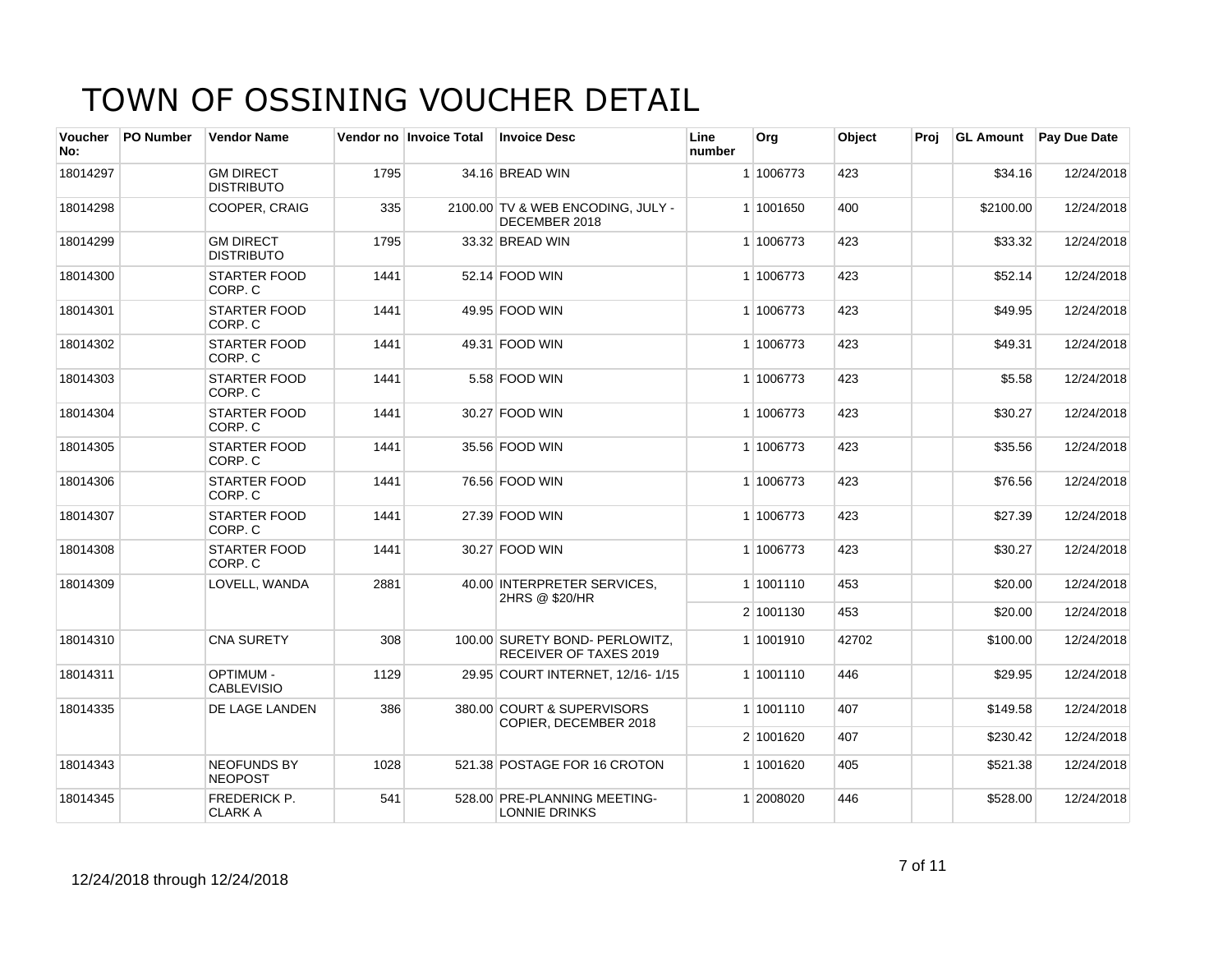| Voucher<br>No: | PO Number | <b>Vendor Name</b>                   |      | Vendor no Invoice Total | <b>Invoice Desc</b>                              | Line<br>number | Org       | Object | Proj | <b>GL Amount</b> | Pay Due Date |
|----------------|-----------|--------------------------------------|------|-------------------------|--------------------------------------------------|----------------|-----------|--------|------|------------------|--------------|
| 18014346       |           | <b>PURCHASE POWER</b>                | 1250 |                         | 802.00 POSTAGE FOR BUILDING<br><b>DEPARTMENT</b> |                | 1 2008020 | 405    |      | \$202.00         | 12/24/2018   |
|                |           |                                      |      |                         |                                                  |                | 2 2003620 | 405    |      | \$400.00         | 12/24/2018   |
|                |           |                                      |      |                         |                                                  |                | 3 2008015 | 405    |      | \$200.00         | 12/24/2018   |
| 18014361       |           | <b>BOND.SCHOENECK</b><br>& KING      | 185  |                         | 2000.00 RETAINER MATTERS,<br>NOVEMBER 2018       |                | 1 1001420 | 425    |      | \$1300.00        | 12/24/2018   |
|                |           |                                      |      |                         |                                                  |                | 2 2001420 | 425    |      | \$100.00         | 12/24/2018   |
|                |           |                                      |      |                         |                                                  |                | 3 3105010 | 425    |      | \$600.00         | 12/24/2018   |
| 18014362       |           | <b>BOND, SCHOENECK</b><br>& KING     | 185  |                         | 1073.00 HOURLY MATTERS,<br>NOVEMBER 2018         |                | 1 1001420 | 425    |      | \$113.10         | 12/24/2018   |
|                |           |                                      |      |                         |                                                  |                | 2 2001420 | 425    |      | \$8.70           | 12/24/2018   |
|                |           |                                      |      |                         |                                                  |                | 3 3105010 | 425    |      | \$52.20          | 12/24/2018   |
|                |           |                                      |      |                         |                                                  |                | 4 1001420 | 425    |      | \$899.00         | 12/24/2018   |
| 18014379       |           | <b>VILLAGE OF</b><br>OSSINING        | 1607 |                         | 2034.44 NOVEMBER 2018 GAS<br><b>CHARGES</b>      |                | 1 3208810 | 411    |      | \$297.54         | 12/24/2018   |
|                |           |                                      |      |                         |                                                  |                | 2 1006772 | 411    |      | \$496.47         | 12/24/2018   |
|                |           |                                      |      |                         |                                                  |                | 3 1007110 | 411    |      | \$367.93         | 12/24/2018   |
|                |           |                                      |      |                         |                                                  |                | 4 3105110 | 411    |      | \$850.66         | 12/24/2018   |
|                |           |                                      |      |                         |                                                  |                | 5 2003620 | 411    |      | \$21.84          | 12/24/2018   |
| 18014411       |           | <b>VILLAGE OF</b><br><b>OSSINING</b> | 1607 |                         | 203.44 GAS USAGE CHARGE,<br>NOVEMBER 2018        |                | 1 2003620 | 411    |      | \$2.24           | 12/24/2018   |
|                |           |                                      |      |                         |                                                  |                | 2 3208810 | 411    |      | \$29.70          | 12/24/2018   |
|                |           |                                      |      |                         |                                                  |                | 3 3105110 | 411    |      | \$85.04          | 12/24/2018   |
|                |           |                                      |      |                         |                                                  |                | 4 1007110 | 411    |      | \$36.82          | 12/24/2018   |
|                |           |                                      |      |                         |                                                  |                | 5 1006772 | 411    |      | \$49.64          | 12/24/2018   |
| 18014412       |           | <b>VILLAGE OF</b><br><b>OSSINING</b> | 1607 |                         | 2390.67 DIESEL USAGE, NOVEMBER<br>2018           |                | 1 3208810 | 411    |      | \$66.74          | 12/24/2018   |
|                |           |                                      |      |                         |                                                  |                | 2 3105110 | 412    |      | \$2187.84        | 12/24/2018   |
|                |           |                                      |      |                         |                                                  |                | 3 1007110 | 411    |      | \$136.09         | 12/24/2018   |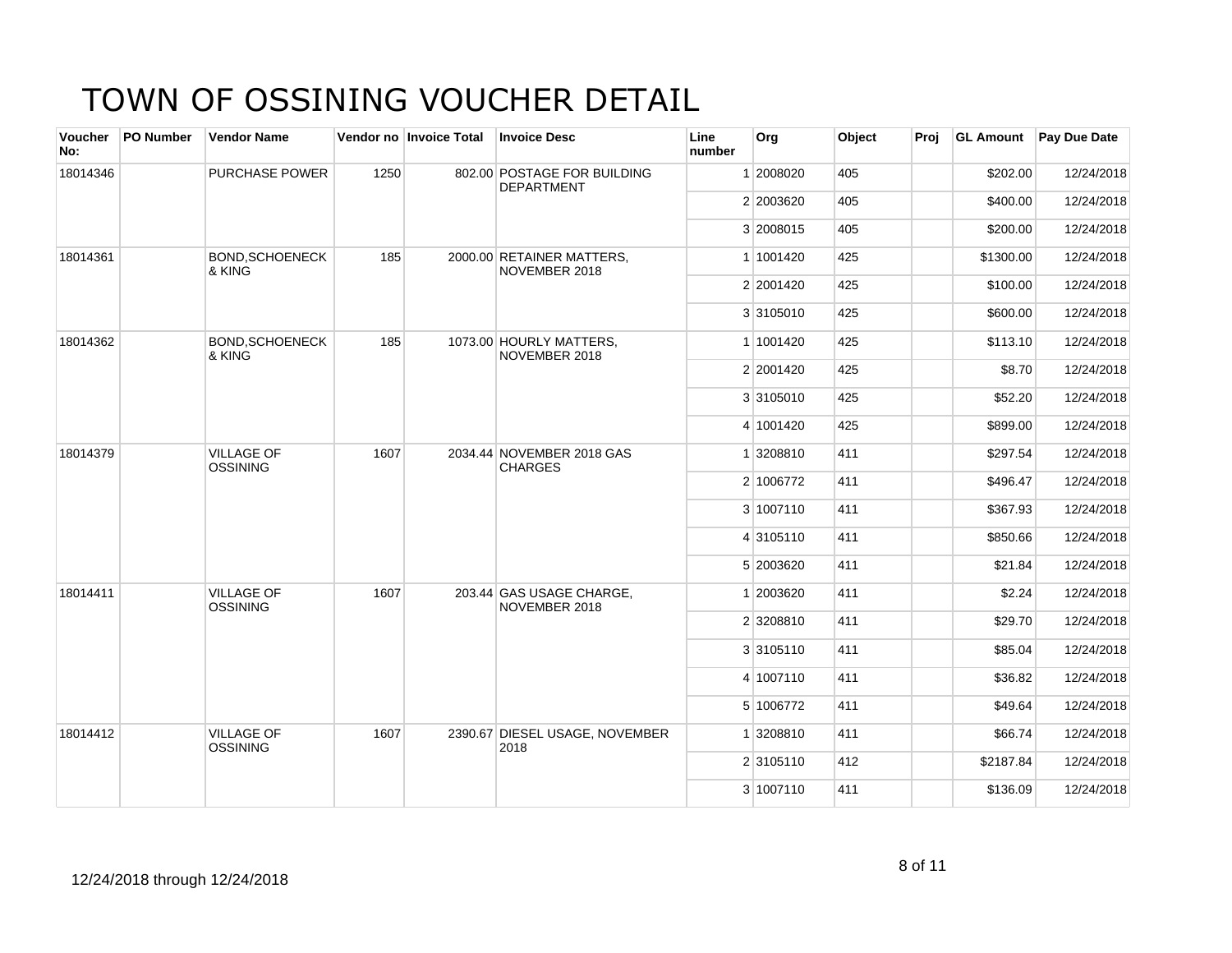| <b>Voucher</b><br>No: | <b>PO Number</b>  | <b>Vendor Name</b>                    |      | Vendor no Invoice Total | <b>Invoice Desc</b>                                                    | Line<br>number | Org       | Object | Proi | <b>GL Amount</b> | <b>Pay Due Date</b> |
|-----------------------|-------------------|---------------------------------------|------|-------------------------|------------------------------------------------------------------------|----------------|-----------|--------|------|------------------|---------------------|
| 18014413              |                   | <b>VILLAGE OF</b><br><b>OSSINING</b>  | 1607 |                         | 239.07 DIESEL USAGE CHARGE,<br>NOVEMBER 2018                           |                | 1 3208810 | 411    |      | \$6.69           | 12/24/2018          |
|                       |                   |                                       |      |                         |                                                                        |                | 2 3105110 | 412    |      | \$218.75         | 12/24/2018          |
|                       |                   |                                       |      |                         |                                                                        |                | 3 1007110 | 411    |      | \$13.63          | 12/24/2018          |
|                       | 18014414 20180126 | <b>BELSON</b><br><b>OUTDOORS</b>      | 2009 |                         | 104696.19 SPRAY PARK FLOOR<br><b>RESURFACING</b>                       |                | 1 3707110 | 200    | 5190 | \$104696.19      | 12/24/2018          |
| 18014415              |                   | CARCO GROUP,<br>INC.                  | 1816 |                         | 98.75 BACKGROUND CHECK-<br>RODRIGUEZ-CASTRO                            |                | 1 3208810 | 406    |      | \$98.75          | 12/24/2018          |
| 18014416              |                   | <b>NYS AND LOCAL</b><br><b>EMPLOY</b> | 1070 |                         | 452158.00 ERS 4/1/18 - 3/31/19 NYS<br><b>LOCAL RETIREMENT</b>          |                | 1 1009010 | 800    |      | \$220562.67      | 12/24/2018          |
|                       |                   |                                       |      |                         | <b>PAYMENT</b>                                                         |                | 2 100     | 0480   |      | \$73520.89       | 12/24/2018          |
|                       |                   |                                       |      |                         |                                                                        |                | 3 2009010 | 800    |      | \$12140.44       | 12/24/2018          |
|                       |                   |                                       |      |                         |                                                                        |                | 4 200     | 0480   |      | \$4046.82        | 12/24/2018          |
|                       |                   |                                       |      |                         |                                                                        |                | 5 3109010 | 800    |      | \$99056.51       | 12/24/2018          |
|                       |                   |                                       |      |                         |                                                                        |                | 6 310     | 0480   |      | \$33018.84       | 12/24/2018          |
|                       |                   |                                       |      |                         |                                                                        |                | 7 3209010 | 800    |      | \$5222.42        | 12/24/2018          |
|                       |                   |                                       |      |                         |                                                                        |                | 8 3 2 0   | 0480   |      | \$1740.81        | 12/24/2018          |
|                       |                   |                                       |      |                         |                                                                        |                | 9 4509010 | 800    |      | \$2136.45        | 12/24/2018          |
|                       |                   |                                       |      |                         |                                                                        |                | 10 450    | 0480   |      | \$712.15         | 12/24/2018          |
| 18014417              |                   | <b>TABORY, ROBERT</b>                 | 2980 |                         | 144.67 RFND OVERPMT 2018 2ND 1/2<br><b>SCH TAX</b>                     |                | 1 100     | 0690   |      | \$144.67         | 12/24/2018          |
| 18014418              |                   | <b>BARRY, ABDOUL</b>                  | 2981 |                         | 71.19 RFND OVERPMT 2ND 1/2 2018<br><b>SCH TAX</b>                      |                | 1100      | 0690   |      | \$71.19          | 12/24/2018          |
| 18014419              |                   | <b>FREDERICK P.</b><br><b>CLARK A</b> | 541  |                         | 682.00 PLANNING BD SVS OCTOBER<br>2018 GE LOT LINE                     |                | 1 3303010 | 0065   |      | \$682.00         | 12/24/2018          |
| 18014420              |                   | <b>FREDERICK P.</b><br><b>CLARK A</b> | 541  |                         | 6336.00 PLANNING BD SVCS OCT 2018<br><b>RIVER KNOLL</b>                |                | 1 3303039 | 0065   |      | \$6336.00        | 12/24/2018          |
| 18014421              |                   | <b>FREDERICK P.</b><br><b>CLARK A</b> | 541  |                         | 1714.70 PLANNING BD SVCS OCT 2018<br><b>RAYFORD DAVERNE &amp; SONS</b> |                | 1 3303043 | 0065   |      | \$1714.70        | 12/24/2018          |
| 18014422              |                   | <b>FREDERICK P.</b><br><b>CLARK A</b> | 541  |                         | 1782.00 PLANNING BD SVCS OCT 2018<br><b>SANTUCCI &amp; SCHEMMER</b>    |                | 1 3303049 | 0065   |      | \$1782.00        | 12/24/2018          |
| 18014423              |                   | <b>FREDERICK P.</b><br><b>CLARK A</b> | 541  |                         | 748.00 PLANNING BD SVCS OCT 2018<br>VILLAGE WATER TRMT PLNT            |                | 1 3303050 | 0065   |      | \$748.00         | 12/24/2018          |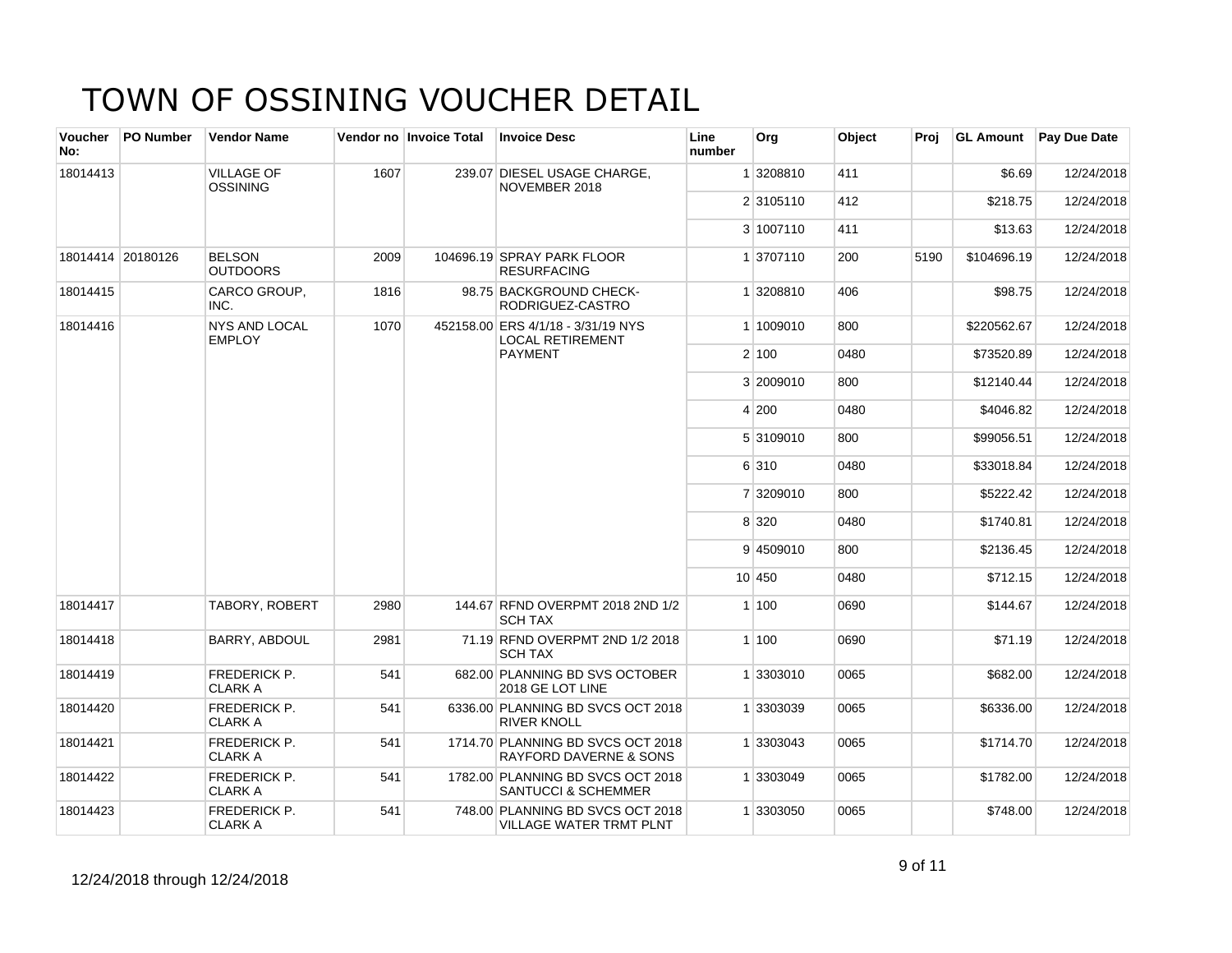| <b>Voucher</b><br>No: | <b>PO Number</b> | <b>Vendor Name</b>                    |      | Vendor no Invoice Total | <b>Invoice Desc</b>                                                | Line<br>number | <b>Org</b> | Object | Proj | <b>GL Amount</b> | <b>Pav Due Date</b> |
|-----------------------|------------------|---------------------------------------|------|-------------------------|--------------------------------------------------------------------|----------------|------------|--------|------|------------------|---------------------|
| 18014424              |                  | <b>FREDERICK P.</b><br><b>CLARK A</b> | 541  |                         | 1342.00 PLANNING BD SVCS OCT 2018<br><b>RINALDI SUB</b>            |                | 3303044    | 0065   |      | \$1342.00        | 12/24/2018          |
| 18014425              |                  | <b>FREDERICK P.</b><br><b>CLARK A</b> | 541  |                         | 1365.00 PLANNING BD SVCS 64<br><b>HAWKES AVE</b>                   |                | 3303022    | 0065   |      | \$1365.00        | 12/24/2018          |
| 18014426              |                  | <b>VALVATION PLUS,</b><br>INC.        | 2979 |                         | 3500.00 PRELIM TAX CERT ANALYSIS-<br><b>BRIAR HILL</b>             |                | 1 1001356  | 400    |      | \$3500.00        | 12/24/2018          |
| 18014427              |                  | <b>FREDERICK P.</b><br><b>CLARK A</b> | 541  |                         | 2486.60 PLANNING BD SVCS OCT 2018<br>THE LEARNING EXP.             |                | 3303048    | 0065   |      | \$2486.60        | 12/24/2018          |
| 18014428              |                  | <b>SILVERBERG</b><br>ZALANTIS,        | 1404 |                         | 3627.00 PLANNING BD SVCS NOV 2018<br><b>RIVER KNOLL</b>            |                | 3303039    | 0065   |      | \$3627.00        | 12/24/2018          |
| 18014429              |                  | <b>SILVERBERG</b><br>ZALANTIS,        | 1404 |                         | 162.00 PLANNING BD SVCS NOV 2018<br><b>GE LERMAN KEISER</b>        |                | 3303010    | 0065   |      | \$162.00         | 12/24/2018          |
| 18014430              |                  | <b>SILVERBERG</b><br>ZALANTIS.        | 1404 |                         | 81.00 PLANNING BD SVCS NOV 2018<br>RINALDI SUBDIVISION             |                | 3303044    | 0065   |      | \$81.00          | 12/24/2018          |
| 18014431              |                  | <b>SILVERBERG</b><br>ZALANTIS,        | 1404 |                         | 351.00 PLANNING BD SVCS NOV 2018<br>THE LEARNING EXP.              |                | 3303048    | 0065   |      | \$351.00         | 12/24/2018          |
| 18014432              |                  | <b>SILVERBERG</b><br>ZALANTIS.        | 1404 |                         | 216.00 PLANNING BD SVCS NOV 2018<br><b>SANTUCCI &amp; SCHEMMER</b> |                | 3303049    | 0065   |      | \$216.00         | 12/24/2018          |
| 18014433              |                  | <b>SILVERBERG</b><br>ZALANTIS,        | 1404 |                         | 81.00 PLANNING BD SVCS NOV 2018<br>V OF O WATER TRTMT PLANT        |                | 3303050    | 0065   |      | \$81.00          | 12/24/2018          |
| 18014434              |                  | <b>SILVERBERG</b><br>ZALANTIS.        | 1404 |                         | 135.00 PLANNING BD SVCS NOV 2018                                   |                | 3303051    | 0065   |      | \$135.00         | 12/24/2018          |
| Total                 |                  |                                       |      |                         |                                                                    |                |            |        |      | 831217.27        |                     |

| <b>Fund</b> | <b>Total</b> |
|-------------|--------------|
| 100         | 337610.16    |
| 200         | 17943.77     |
| 310         | 180714.20    |
| 320         | 19384.64     |
| 330         | 21109.30     |
| 370         | 107261.19    |
| 450         | 86848.96     |